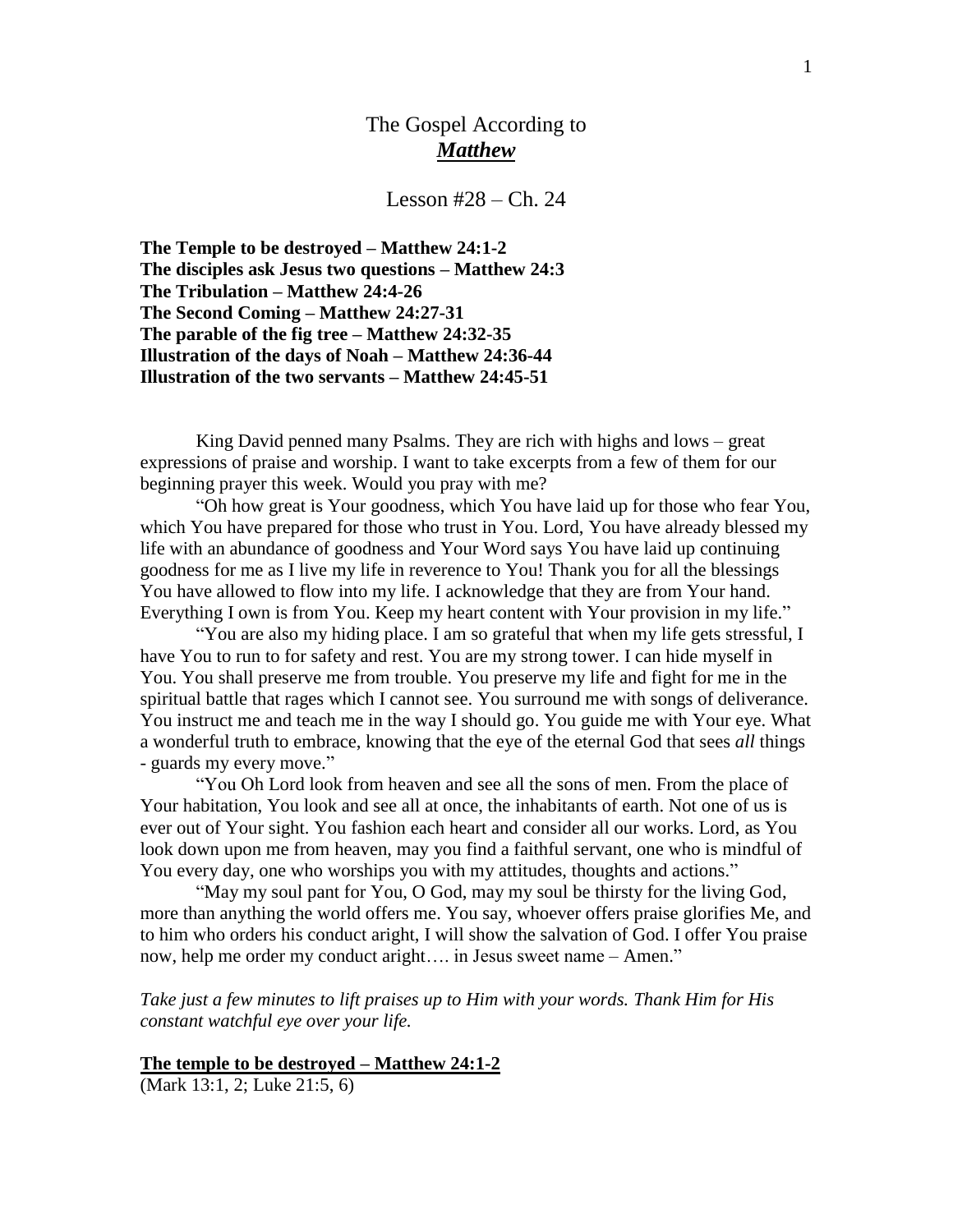#### **Would you please read the first two verses of Matthew Ch.24?**

Jesus goes out of the temple and His disciples come to Him to admire with Him the beautiful temple of God. The temple at that time was *gorgeous*. It was adorned with huge beautiful stones. According to the Babylonian Talmud, some of the stones were as large as  $40x12x12$  and weighed as much as 100 tons each! Can you imagine single stones that large? Have you ever tried to move a rock larger than a bail of hay? It's almost impossible without a backhoe, I don't know how they moved them without the equipment that we have today, let alone put them one on top of the other. It was a masterpiece.

The temple was hands down the most beautiful building in Jerusalem. Everyone admired and reverenced it as the place that God inhabited. As they were admiring the handy work of the temple, Jesus spoke to His disciples and told them that one day soon, this temple in all its grandeur would be torn down and not one stone would be left in tact.

They just couldn't imagine anything being able to destroy such a fortified building, and they couldn't imagine why the Lord would allow anything like that to happen to the divine house of God.

Less than 40 years later it happened. The Romans came in and destroyed Jerusalem in 70 AD. The temple was demolished and Jerusalem with it. It was said that the temple was so devastated that it looked as if no one had ever inhabited it.

This statement Jesus made predicting the destruction of the temple sparked some immediate questions from the disciples.

1. What were the two questions the disciples asked Jesus? Matt. 24:3

 $a.$ b. \_\_\_\_\_\_\_\_\_\_\_\_\_\_\_\_\_\_\_\_\_\_\_\_\_\_\_\_\_\_\_\_\_\_\_\_\_\_\_\_\_\_\_\_\_\_\_\_\_\_\_\_\_\_\_\_\_\_\_\_\_\_\_\_\_\_\_\_\_

c. Which of the disciples was Jesus talking with? Mark 13:3

Jesus often spent time alone with these special four.

The first question that the disciples asked was, "*When* will the temple be destroyed?" Matthew didn't answer that question; he went right into the signs of the tribulation. Luke on the other hand records Jesus' answer for us. What was Jesus' answer to the disciples? Luke 21:20-24

\_\_\_\_\_\_\_\_\_\_\_\_\_\_\_\_\_\_\_\_\_\_\_\_\_\_\_\_\_\_\_\_\_\_\_\_\_\_\_\_\_\_\_\_\_\_\_\_\_\_\_\_\_\_\_\_\_\_\_\_\_\_\_\_\_\_\_\_\_\_\_\_ \_\_\_\_\_\_\_\_\_\_\_\_\_\_\_\_\_\_\_\_\_\_\_\_\_\_\_\_\_\_\_\_\_\_\_\_\_\_\_\_\_\_\_\_\_\_\_\_\_\_\_\_\_\_\_\_\_\_\_\_\_\_\_\_\_\_\_\_\_\_\_\_

\_\_\_\_\_\_\_\_\_\_\_\_\_\_\_\_\_\_\_\_\_\_\_\_\_\_\_\_\_\_\_\_\_\_\_\_\_\_\_\_\_\_\_\_\_\_\_\_\_\_\_\_\_\_\_\_\_\_\_\_\_\_\_\_\_\_\_\_\_\_\_

We already mentioned that the temple was destroyed just a short time after the crucifixion and resurrection in 70 AD.

The second question the disciples asked was, "*What* will the signs be of Your coming?"

Jesus answers the disciples by describing the sorrows of the great tribulation. The tribulation will take place before the second coming of Christ, and that is when He will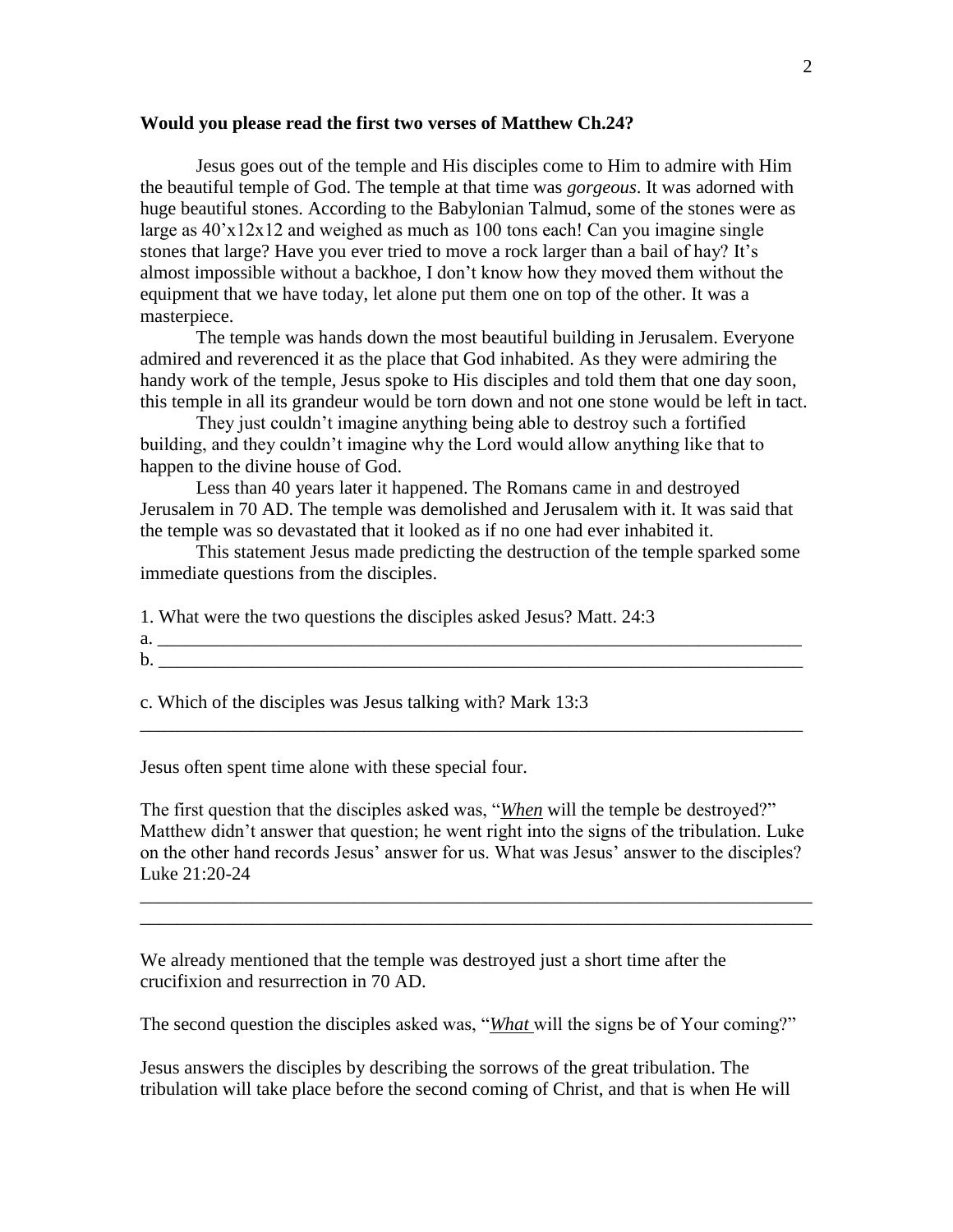return to set up His kingdom here on earth. The great tribulation will last for seven terrible years and will occur *after* all believers have been raptured unto heaven. Jesus says in Revelation 3:10 – "Because you have kept My commandments to persevere, I will also keep you from the hour of trial which shall come upon the whole world, to test those who dwell on the earth." Believers will escape this judgment. The Lord will remove His elect from the earth during this time. Everyone who has claimed Him as Lord will be ushered out of this world and will not have to endure such great testing. Then God will unfold His plan for the nation of Israel and for those who have rejected Him. He will allow these seven years of testing as His divine plan to try changing the hearts of the rebellious, so that He can bring the nation of Israel to blessing once again that He had promised through His covenants to His beloved nation.

Many will continue to reject Him as the Messiah. Even though they are enduring great times of distress, they will bow their necks not turn their hearts to God. Not everyone will continue to reject Christ; some will begin once again to call on the name of the Lord after seeing the Old Testament prophecies fulfilled. There will be 144,000 Jews during this tribulation period that will come to Christ and be a major factor in evangelizing the world for Him.

### **Go on further and read Matthew 24:4-26**

As you do, list all the signs of the coming tribulation that you can find on the space below. (Remember, if you are a believer today, you will be rescued in the rapture of the church, these sorrowful times will be endured by those that are living during that time and have been left on earth after the believers have been raptured and are with the Lord.)

\_\_\_\_\_\_\_\_\_\_\_\_\_\_\_\_\_\_\_\_\_\_\_\_\_\_\_\_\_\_\_\_\_\_\_\_\_\_\_\_\_\_\_\_\_\_\_\_\_\_\_\_\_\_\_\_\_\_\_\_\_\_\_\_\_\_\_\_\_\_\_\_ \_\_\_\_\_\_\_\_\_\_\_\_\_\_\_\_\_\_\_\_\_\_\_\_\_\_\_\_\_\_\_\_\_\_\_\_\_\_\_\_\_\_\_\_\_\_\_\_\_\_\_\_\_\_\_\_\_\_\_\_\_\_\_\_\_\_\_\_\_\_\_\_ \_\_\_\_\_\_\_\_\_\_\_\_\_\_\_\_\_\_\_\_\_\_\_\_\_\_\_\_\_\_\_\_\_\_\_\_\_\_\_\_\_\_\_\_\_\_\_\_\_\_\_\_\_\_\_\_\_\_\_\_\_\_\_\_\_\_\_\_\_\_\_\_ \_\_\_\_\_\_\_\_\_\_\_\_\_\_\_\_\_\_\_\_\_\_\_\_\_\_\_\_\_\_\_\_\_\_\_\_\_\_\_\_\_\_\_\_\_\_\_\_\_\_\_\_\_\_\_\_\_\_\_\_\_\_\_\_\_\_\_\_\_\_\_\_ \_\_\_\_\_\_\_\_\_\_\_\_\_\_\_\_\_\_\_\_\_\_\_\_\_\_\_\_\_\_\_\_\_\_\_\_\_\_\_\_\_\_\_\_\_\_\_\_\_\_\_\_\_\_\_\_\_\_\_\_\_\_\_\_\_\_\_\_\_\_\_\_ \_\_\_\_\_\_\_\_\_\_\_\_\_\_\_\_\_\_\_\_\_\_\_\_\_\_\_\_\_\_\_\_\_\_\_\_\_\_\_\_\_\_\_\_\_\_\_\_\_\_\_\_\_\_\_\_\_\_\_\_\_\_\_\_\_\_\_\_\_\_\_\_ \_\_\_\_\_\_\_\_\_\_\_\_\_\_\_\_\_\_\_\_\_\_\_\_\_\_\_\_\_\_\_\_\_\_\_\_\_\_\_\_\_\_\_\_\_\_\_\_\_\_\_\_\_\_\_\_\_\_\_\_\_\_\_\_\_\_\_\_\_\_\_\_ \_\_\_\_\_\_\_\_\_\_\_\_\_\_\_\_\_\_\_\_\_\_\_\_\_\_\_\_\_\_\_\_\_\_\_\_\_\_\_\_\_\_\_\_\_\_\_\_\_\_\_\_\_\_\_\_\_\_\_\_\_\_\_\_\_\_\_\_\_\_\_\_

We will begin to go over each one of these signs and pull truths out of scripture to give us an understanding of *what* must take place in the tribulation before Jesus Christ can return in all His glory and set up His Millennium Kingdom.

I, like the Disciples, ask the Lord *what* and *when* questions often. I'm glad to see in Scripture when the disciples asked the same questions, He was not annoyed. He loved to give them truth, just like He loves to impart truth to you and I.

This lesson will include facts written in scripture, plainly describing the tribulation, but I will also include some speculation that will come from other men's thoughts and opinions that are much more knowledgeable in interpreting scripture than I am. There are many views on various parts the tribulation. Scholars and commentators all share their own opinions from everything from when the rapture of the church fits in to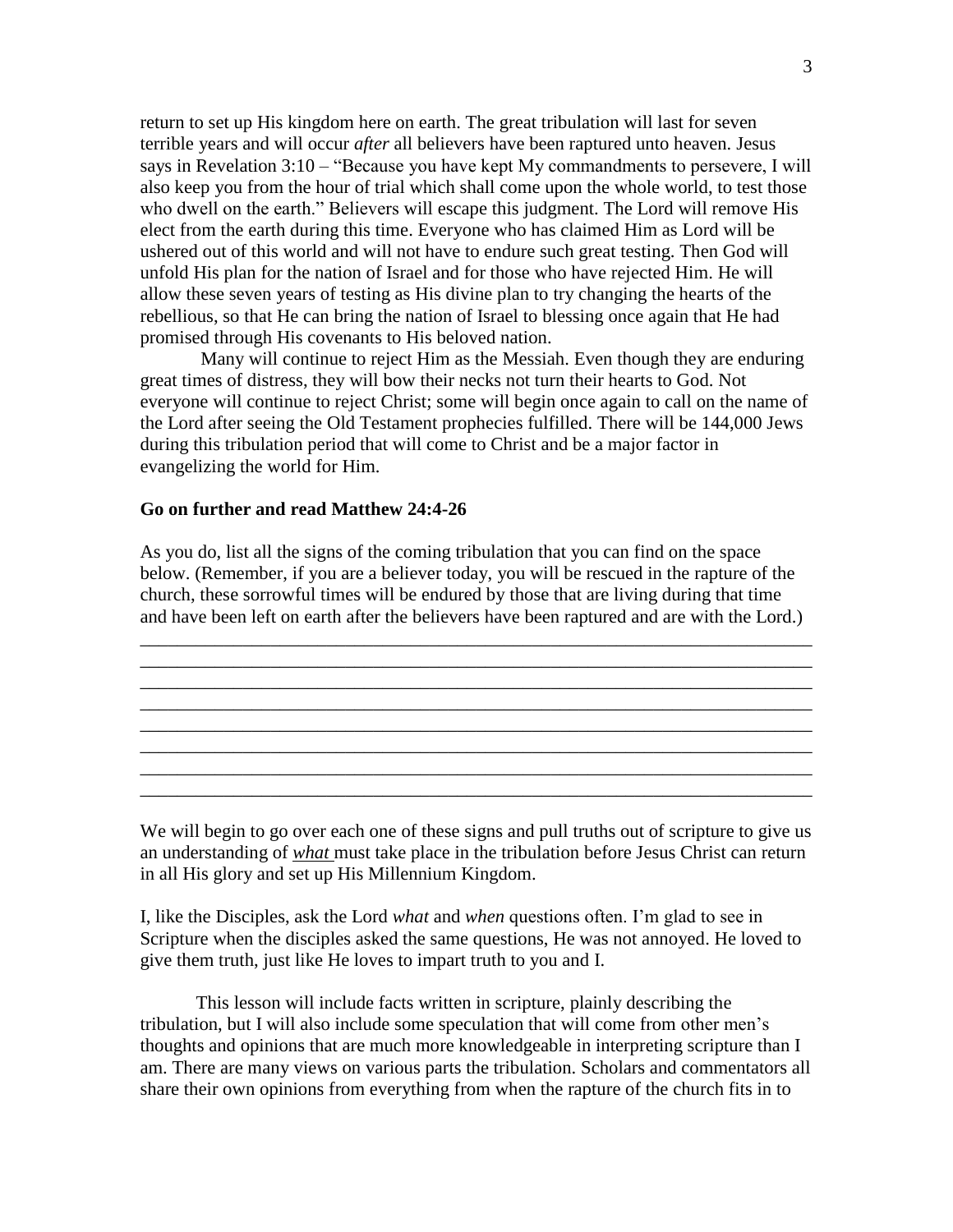the biblical time line of the tribulation, to what the seven seals of Revelation represent. Some of the details of the tribulation we can't be sure of, like - Does Christ rapture the church right before the tribulation begins, or shortly after, and because scripture simply doesn't say specifically, we really don't know. It does state in Rev. 3:10 that He will keep us from that hour of trial. I will try to state the truth in scripture when it's there, and remind you of other points that are just speculation from other knowledgeable men when I quote them.

The tribulation was prophesied by Daniel in the Old Testament. It was part of the plan of God and recognized by the prophets way back then. God gave the prophet Daniel a vision through Gabriel about the future time of the tribulation.

I understand that for some, this kind of study can be dry, but let' pray that the Lord would make it interesting to us and towards the end of the lesson we will try and pull some truths out of this that can be of practical help for us today. One thing this study will prove is how trustworthy God's Word is. Every prophecy so far in scripture has been fulfilled and is continuing even today. This timeline in Daniel will reinforce the fact that God is true to His Word and we are living out prophecy even today. Watch and see His promises being fulfilled as we head toward the end times.

## **I want you to please read through David's vision with me. You will find it in Daniel 9:20-27. If you are simple minded like me, this won't be easy to understand. So I will do the best I can to make it more understandable for you. We can learn together!**

2. Read through Daniel's vision in Daniel 9:20-27. This section of scripture is called "Daniel's 70 Weeks Prophecy". Through this prophecy received by the prophet Daniel, we can find a general starting time for the "end times" and a general ending time, but we still don't know the *exact time* the tribulation will begin and when Christ will once again return. We can only watch for the signs given in scripture.

a. Who was this prophecy written to? Daniel 10:14

This prophecy wasn't concerned with world history or church history, but with the history of Israel. It was written to the Jews.

\_\_\_\_\_\_\_\_\_\_\_\_\_\_\_\_\_\_\_\_\_\_\_\_\_\_\_\_\_\_\_\_\_\_\_\_\_\_\_\_\_\_\_\_\_\_\_\_\_\_\_\_\_\_\_\_\_\_\_\_\_\_\_\_\_\_\_\_\_

People today think in terms of units of ten – decades. People then thought in terms of sevens – heptads. Some examples would be, every seventh year was a Sabbath year, or seven days made a week. This prophecy in Daniel Ch.9, talks about a time of 70 weeks  $(v.24)$ , 62 weeks  $(v.26)$  and then ending with a 1 week period  $(v.27)$ . The period consisted of 70 sevens, which would be 490 years. By the time 490 years are completed that are described in this prophecy, God will have completed 6 things for Israel.

3. There are 6 things that Daniel states that God will do during these 490 years. Can you list all six and then we will discuss them. Daniel 9:24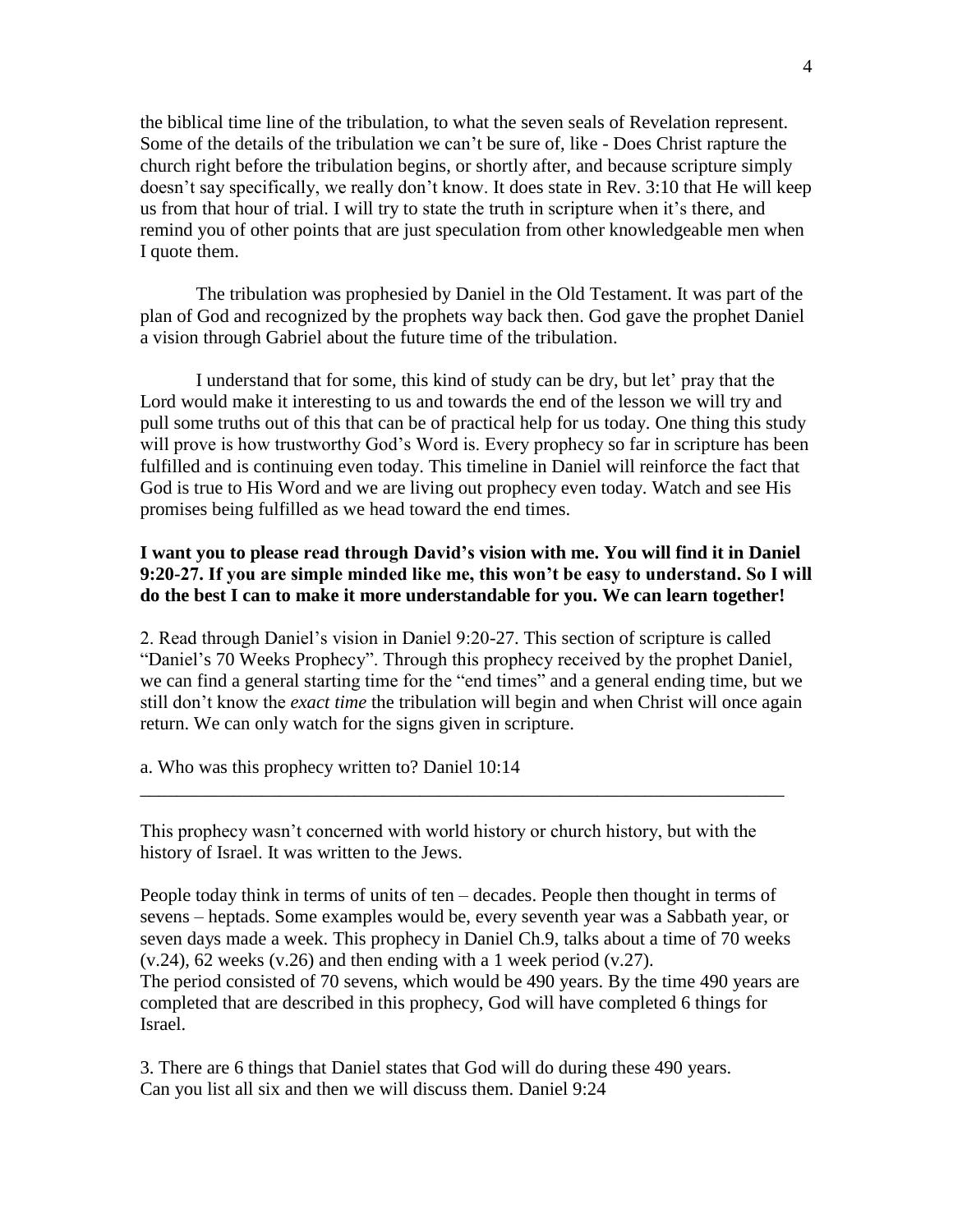- 1.
- 2.
- 3.
- 4.
- 5. 6.

The first three have to do with sin, and the second three have to do with His kingdom. God loves Israel so much and is still working to restore them to Himself. His will is that no man should perish.

We will study these a little further, because I want you to see how they tie into the signs of the tribulation described in Matthew Ch.24.

At the end of the 490 years, God will "finish the transgression", which means put an end to the sins of Israel. He will "make an end of sins"; Israel's sins which had gone unpunished would be punished in Jesus on the cross. He would "make reconciliation for iniquity"; He will make atonement for the sins of Israel and then He speaks of three things He will do for the kingdom. He will bring an "everlasting righteousness"; meaning God will establish an age characterized by righteousness (referring to the Millennial Kingdom). He will also "seal up vision and prophecy"; which means all God's promises to Israel from the beginning of time would be fulfilled and realized in the Millennial Kingdom.

Until prophecies are fulfilled – they are considered unsealed.

And lastly, He will anoint the Most Holy; this may refer to the dedication of the new rebuilt temple – the Millennial Temple (described in Ezra 41-46) which the Jews adore, or it may refer to Christ Himself. According to Daniel's Prophecy, all of this would happen in a 490 year period before the Messiah would return to establish His eternal kingdom of righteousness.

This 490 year period is divided into three segments;  $7$  (sevens) = 49 years - $62$  (sevens) = 434 years 1 (seven)  $= 7$  year \_\_\_\_\_\_\_\_\_\_\_\_\_\_\_\_\_

Total  $=$  490 years

In the first 49 years – 445 B.C. – 396 B.C.; would begin with the issuing of the decree to restore and rebuild Jerusalem. This was done by King Artaxerxes in 445 B.C. (Neh.2:5-6) \*(This has already taken place)

In the next  $434$  years  $-396B.C. -32 A.D.$ ; would be the time of the dedication of the temple to the death of Christ. \*(This has already taken place)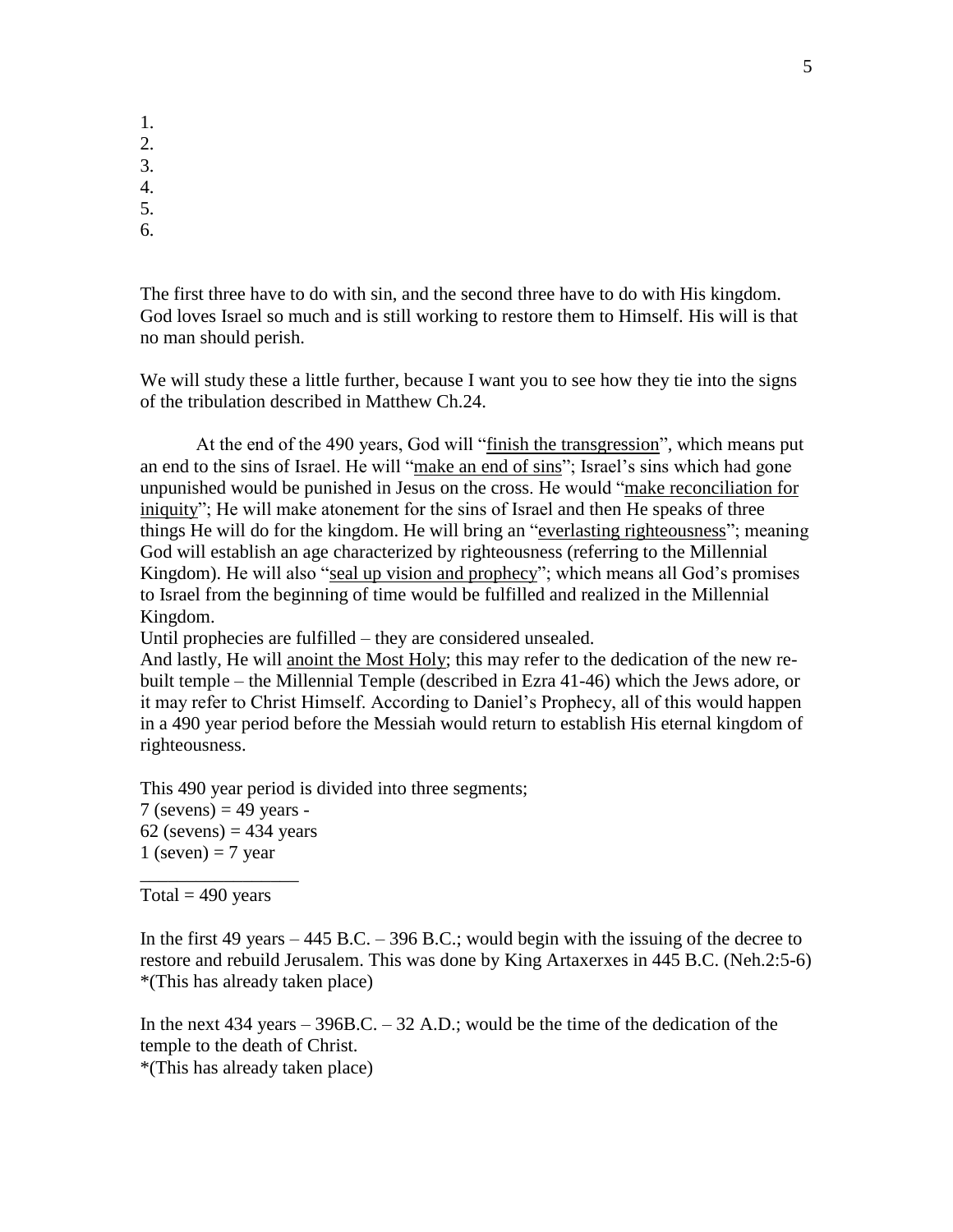(The 7 Year Tribulation) this last seven years will begin when Israel makes a covenant the Anti-Christ thinking he would be their deliverer. \*(Something to be fulfilled in the future)

483 years of the prophecy have already been fulfilled. Seven years are left to be fulfilled. We are not told when the last part of the prophecy will begin, but we can ascertain by the signs of the times, that the time is near when the church will be taken out and the 7 year tribulation will begin. The last week of seven will begin to unfold.

4. Isn't it amazing how true to His Word God is? He doesn't make any mistakes. He doesn't wait too long to usher in His will, He isn't so slow so as to miss something, He doesn't forget to do what He promised He would do. He's amazing! Like the prophecies completed for Israel – even if it takes 490 years – He will fulfill His promise. He is a God of intimate detail.

Are there some little details in your life that you have asked God to do for you? (I'm praying it won't take Him 490 years for you! Ha) In the scope of things your worries might seem trivial or small in comparison with problems other's face like cancer or death of a loved one etc. but if they are a deep concern to you, they are a deep concern to God. Do you realize that God is *extremely interested in the details of your life*? Nothing is too small to bring to Him. Nothing is too trite. The God of heaven is completely able to run the Universe and be intimate with your personal life at the same time. He will accomplish what concerns you!

This is one of my favorite scriptures to hold on to when I am prone to worry. Write it out here – you might want to memorize it this week. Psalm 138:8

The word "perfect" means complete. He will complete that which He has started. He will accomplish His will in your life, in your kid's life, in your husband's life etc. He will finish His work and nothing can stop Him. He is a God of order. He builds things in a progressive sequence and His work stands.

\_\_\_\_\_\_\_\_\_\_\_\_\_\_\_\_\_\_\_\_\_\_\_\_\_\_\_\_\_\_\_\_\_\_\_\_\_\_\_\_\_\_\_\_\_\_\_\_\_\_\_\_\_\_\_\_\_\_\_\_\_\_\_\_\_\_\_\_\_\_\_\_ \_\_\_\_\_\_\_\_\_\_\_\_\_\_\_\_\_\_\_\_\_\_\_\_\_\_\_\_\_\_\_\_\_\_\_\_\_\_\_\_\_\_\_\_\_\_\_\_\_\_\_\_\_\_\_\_\_\_\_\_\_\_\_\_\_\_\_\_\_\_\_\_

# *Say it out-loud with some enthusiasm! "He will accomplish what concerns me!"*

He will likewise finish the work of "Daniel's 70 Weeks Prophecy" and it will end with the tribulation which will at its completion, begin the reign of Christ in the Millennial Kingdom here on earth. His work will one day be complete!

## **Return to Matthew Ch.24**

The beginning of the tribulation is known as the beginning of the "birth pangs"  $(v.8)$  it is also known as the "70<sup>th</sup>" week of Daniel.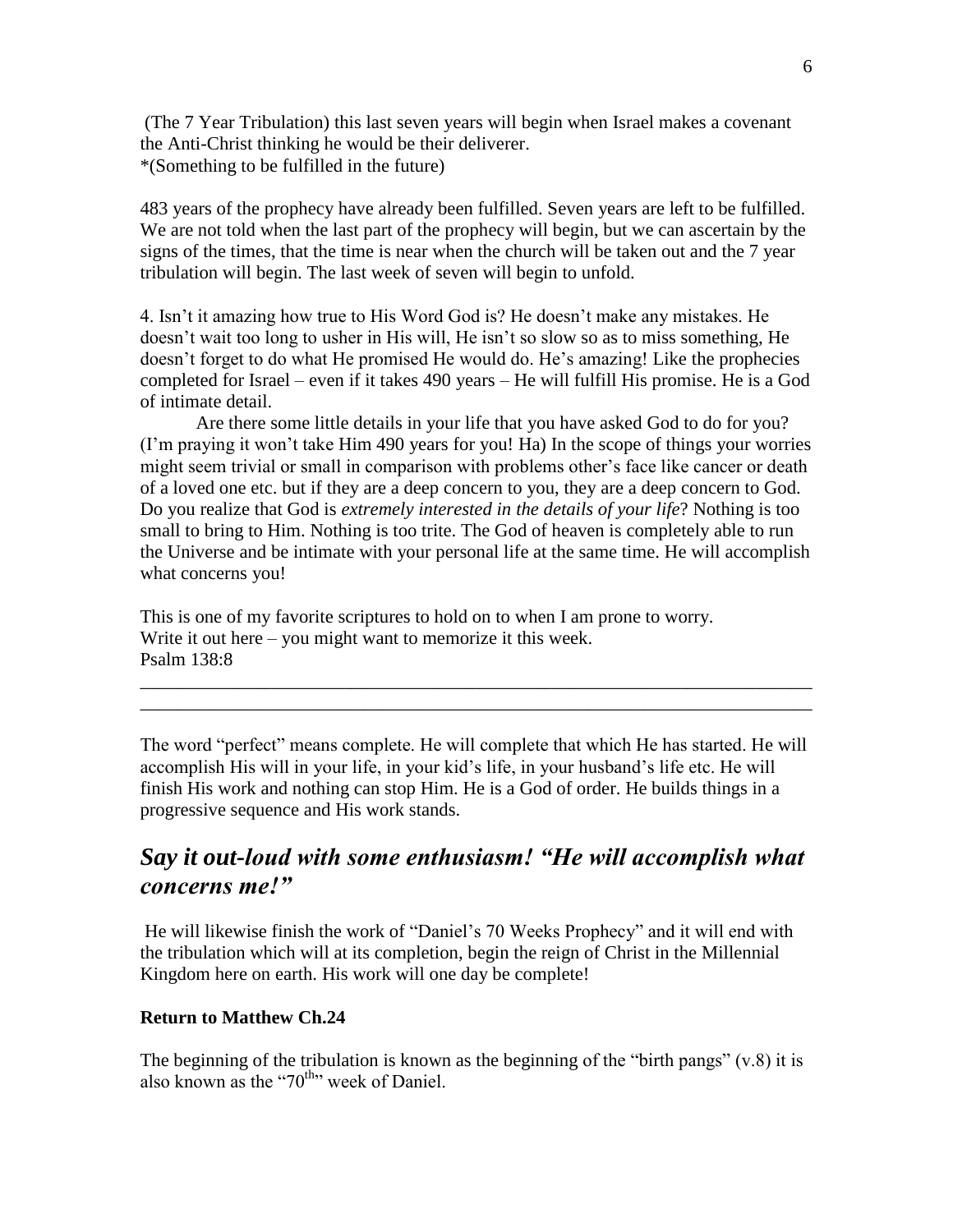Religious deception will be a part the first phase of the tribulation. (V.4-5) This is nothing new that we haven't experienced, but this will be different, this deception will sweep across the nations stumbling millions like something we have never seen before.

Desperate Messiahs will arise promising to deliver men from their problems and then the Anti- Christ will rise up and be the ultimate deceiver during that time. He will set himself up as the ultimate deliverer.

5. "Many will come in my name, saying, "I am the Christ, and will deceive many." (v.5) This comes to the Jews as a warning from Jesus. Jesus knew that in the future the anti-Christ would arise and deceive most Jews. The anti-Christ will be evil incarnate. He promised Israel help and peace for their nation, but he will then place himself in the center of the temple as God, and demand worship from the Jews. They will suffer betrayal by the one they trusted. The Anti-Christ will become the object of disgust as he will not allow any more sacrifice or worship to Jehovah to go on in the temple in Jerusalem. Instead he will demand worship of himself. This period of time is called "The Abomination of Desolation". (Matt. 24:15) Let's look into what the bible has to tell us about the Anti-Christ.

a. What description words can you pull out of these scriptures that describe the evilness of the Anti-Christ? Daniel 8:23-26

\_\_\_\_\_\_\_\_\_\_\_\_\_\_\_\_\_\_\_\_\_\_\_\_\_\_\_\_\_\_\_\_\_\_\_\_\_\_\_\_\_\_\_\_\_\_\_\_\_\_\_\_\_\_\_\_\_\_\_\_\_\_\_\_\_\_\_\_\_\_\_\_ \_\_\_\_\_\_\_\_\_\_\_\_\_\_\_\_\_\_\_\_\_\_\_\_\_\_\_\_\_\_\_\_\_\_\_\_\_\_\_\_\_\_\_\_\_\_\_\_\_\_\_\_\_\_\_\_\_\_\_\_\_\_\_\_\_\_\_\_\_\_\_\_ \_\_\_\_\_\_\_\_\_\_\_\_\_\_\_\_\_\_\_\_\_\_\_\_\_\_\_\_\_\_\_\_\_\_\_\_\_\_\_\_\_\_\_\_\_\_\_\_\_\_\_\_\_\_\_\_\_\_\_\_\_\_\_\_\_\_\_\_\_\_\_\_ \_\_\_\_\_\_\_\_\_\_\_\_\_\_\_\_\_\_\_\_\_\_\_\_\_\_\_\_\_\_\_\_\_\_\_\_\_\_\_\_\_\_\_\_\_\_\_\_\_\_\_\_\_\_\_\_\_\_\_\_\_\_\_\_\_\_\_\_\_\_\_\_

\_\_\_\_\_\_\_\_\_\_\_\_\_\_\_\_\_\_\_\_\_\_\_\_\_\_\_\_\_\_\_\_\_\_\_\_\_\_\_\_\_\_\_\_\_\_\_\_\_\_\_\_\_\_\_\_\_\_\_\_\_\_\_\_\_\_\_\_\_\_\_\_ \_\_\_\_\_\_\_\_\_\_\_\_\_\_\_\_\_\_\_\_\_\_\_\_\_\_\_\_\_\_\_\_\_\_\_\_\_\_\_\_\_\_\_\_\_\_\_\_\_\_\_\_\_\_\_\_\_\_\_\_\_\_\_\_\_\_\_\_\_\_\_\_ \_\_\_\_\_\_\_\_\_\_\_\_\_\_\_\_\_\_\_\_\_\_\_\_\_\_\_\_\_\_\_\_\_\_\_\_\_\_\_\_\_\_\_\_\_\_\_\_\_\_\_\_\_\_\_\_\_\_\_\_\_\_\_\_\_\_\_\_\_\_\_\_

b. Daniel 11:36-38

The anti-Christ will set himself up as God and be the destroyer of the mighty and the God-fearing people.

6. In the tribulation, nations will experience great violent wars, wars like we have never seen before. We have seen just in the last few years, how we fight a war has taken a turn. We now worry about nuclear bombs on American soil, car bombs ignited by suicide bombers and the threat of a biological attack. Fighting a war isn't the same as it was a few hundred years ago. Knowing all these things, it doesn't seem impossible for there to be a world-wide war one day. During the tribulation the influence of the church will be gone. The Holy Spirit will remove Himself for a time. Can you imagine how evil it will be without the influence of godly people?

I want to share with you some possibilities of the wars that may occur. Some of this is designated in scripture, but some is man's speculation.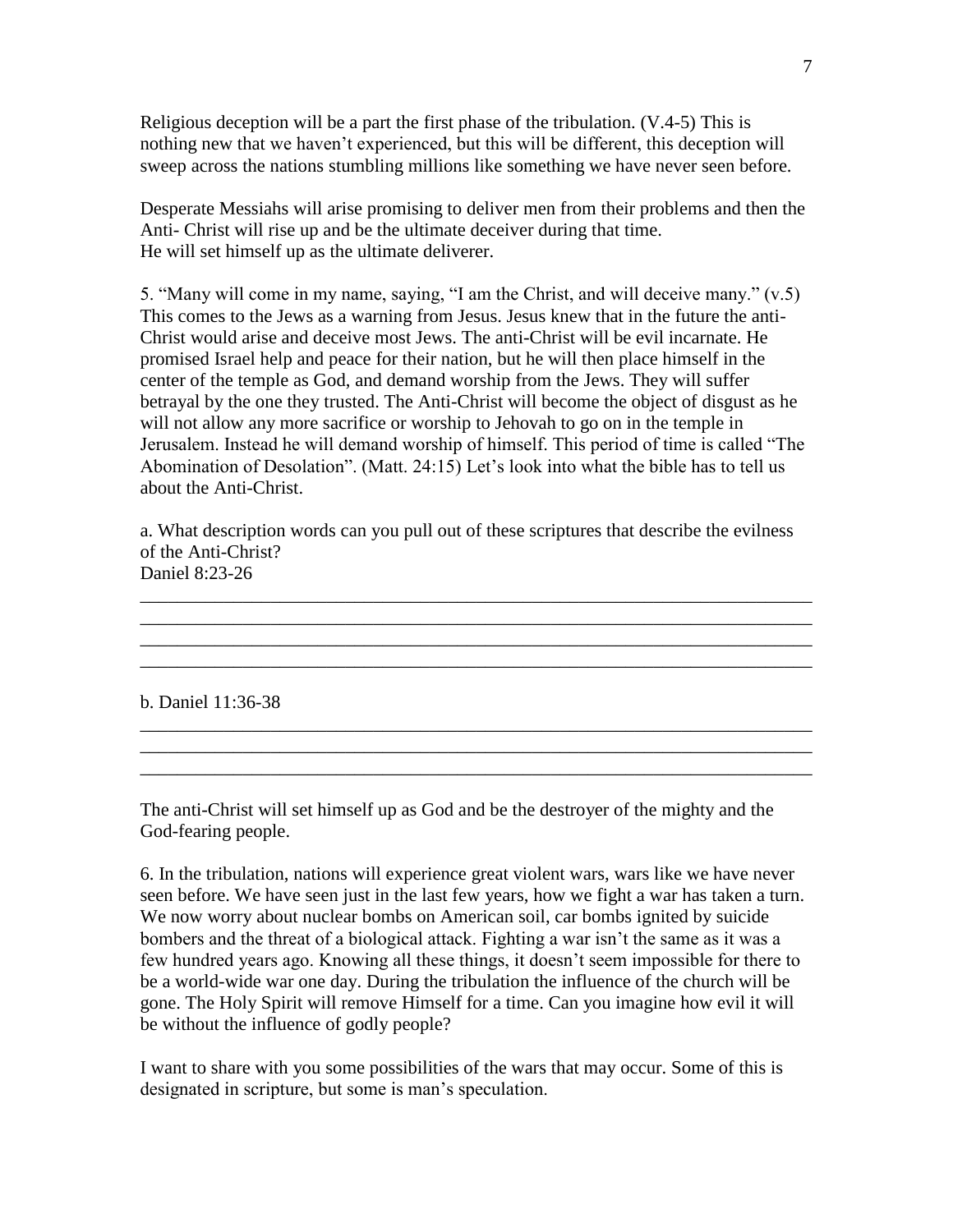The Kingdom of the Anti-Christ will be the territory once held by the ancient Roman Empire. It will be a 10 nation empire. (Dan.7:23-24) Could this represent the European Common Market that we know today? Some seem to think so.

We know that the King of the South will battle with the Anti-Christ (Dan.11:40) and the King of the North will storm against him. The Anti-Christ will overthrow them. Jews will flee, seeking refuge from various gentile nations. The Anti-Christ will not conquer Edom, Moab and Ammon (Dan.11:41) which is present day Jordan, but the battle will be fierce.

Here are the end-time players: The King of the South  $=$  Africa or the Arab nations in the Sinai area (Dan.11:5-35) The King of the North = Russia or  $Gog - Magog$  in the bible. The King of the East = Possibly Asia  $(v.44)$ 

These nations will battle and a third of the world's population will be annihilated.

7. Turn to Revelation 9:14-15 and read of this end time battle. What was the number of the soldiers in one of the armies in the fight? Rev. 9:16

It's interesting to note that the Chinese Mainland Army is rapidly increasing its numbers. Could this be the nation scripture is talking about in this battle? We can't be sure, but we will see.

8. The third sign mentioned of the tribulation is world-wide devastation. (Matt. 24:7) What three signs will we see according to v.7?

There will be earthquakes of world-wide magnitude and diseases like we have never seen before. Isn't it interesting that we are currently on the threshold of battling diseases that have the potential to wipe out *millions*, like the bird flu and mad cow disease? It's not hard to imagine a disease like one of these eventually taking hold and killing thousands of people at a time. Those living in this time will see the world falling apart.

\_\_\_\_\_\_\_\_\_\_\_\_\_\_\_\_\_\_\_\_\_\_\_\_\_\_\_\_\_\_\_\_\_\_\_\_\_\_\_\_\_\_\_\_\_\_\_\_\_\_\_\_\_\_\_\_\_\_\_\_\_\_\_\_\_\_\_\_\_\_\_

9. What does Matthew 24:8 tell us about all these sorrows the world will have to endure as part of God's judgment?

10. Aren't you glad that you are part of the redeemed? As I read End Time Prophecy – it just give s me a renewed gratitude that I am a child of God, protected from all these horrible judgments. You will never know what it's like to see God's judgment because you have the blood of Jesus covering your sin. That atonement made you in right standing with God. You will never see His face of disappointment. Worship Him right at this moment for that!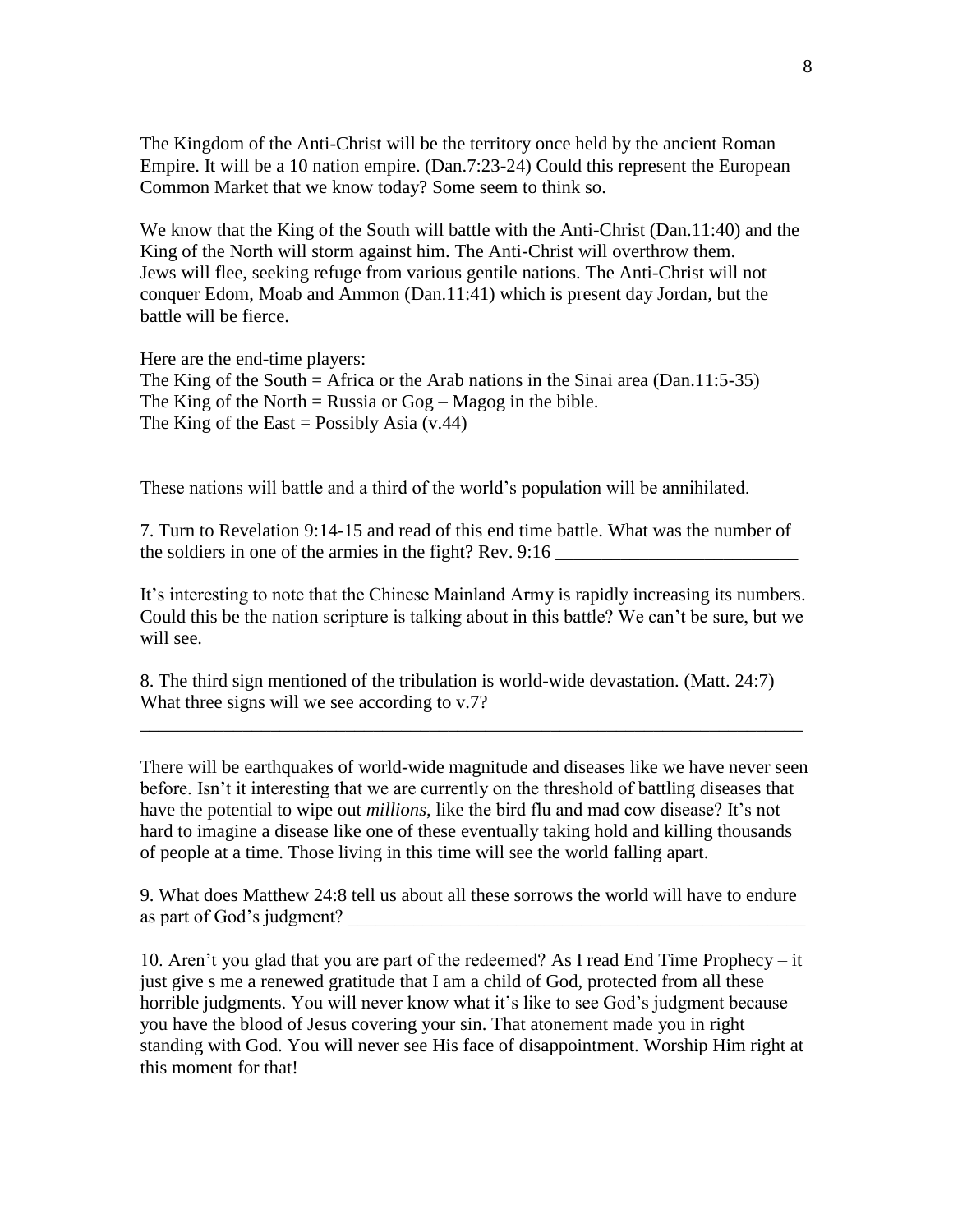You have been *excused* from all those sorrows you have just read about, and you and I deserved to be a part of the judgement because of the sins we have committed, but because of the grace of God, we were excused!! That's enough to make us SHOUT Hallelujah!!!

11. What will be the fourth sign of the tribulation? Matt. 24:9

At this time severe persecution of believers will be experienced by the world. Believers will be HATED by ALL nations! Isn't it getting that way today?

\_\_\_\_\_\_\_\_\_\_\_\_\_\_\_\_\_\_\_\_\_\_\_\_\_\_\_\_\_\_\_\_\_\_\_\_\_\_\_\_\_\_\_\_\_\_\_\_\_\_\_\_\_\_\_\_\_\_\_\_\_\_\_\_\_\_\_\_\_\_\_\_

Tony Dungee, the coach of the Indianapolis Colts football team has been long time friends with the coach of the Chicago Bears, Lovie Smith. Their teams played against each other in a past Super Bowl. What a great game! Over and over commentators commentated how different their coaching styles were than most in the NFL. Their policy was to never cuss at their players to get them to play how they wanted. They always treated them with respect.

After the game was over, Tony stood on the platform and professed his faith in Jesus Christ. His comment to the world was, "I'm proud to be the first African American coach to win a Super Bowl, but more than that, my friend, Lovie Smith and I are proud to coach football as the Lord would have us coach! He made the same comments recently at an awards banquet in his honor and the liberals went crazy. They were so offended. They thought it was politically horrendous to claim God's name in public in that way. What a far cry from the past when the founding Fathers of our country based many of their decisions about our country on the bible and prayer.

The world is becoming increasingly intolerant of believers, when they claim we need have more tolerance for them.

When did it become politically incorrect to mention God's name in a country that was founded on the premise "In God we Trust"?

12. The fifth sign mentioned in this chapter of the tribulation is that people will begin to betray one another and hate one another. We can even see the trend of society swaying that way today. How many marriages do you know of that you can say, "The two parties truly love and respect one another? How many marriages do you know have had to work through a betrayal? \_\_\_\_\_\_\_\_\_\_\_\_\_

It will only get worse as we head toward the tribulation. Betrayal will be a common wound among those living in the end times.

False prophets will rise up and lawlessness will abound (v.11, 12) but he who endures to the end will be saved!  $(v.13)$ 

\_\_\_\_\_\_\_\_\_\_\_\_\_\_\_\_\_\_\_\_\_\_\_\_\_\_\_\_\_\_\_\_\_\_\_\_\_\_\_\_\_\_\_\_\_\_\_\_\_\_\_\_\_\_\_\_\_\_\_\_\_\_\_\_\_\_\_\_\_\_\_

13. What is the  $6<sup>th</sup>$  sign mentioned here in Matthew ch.24? (v.14)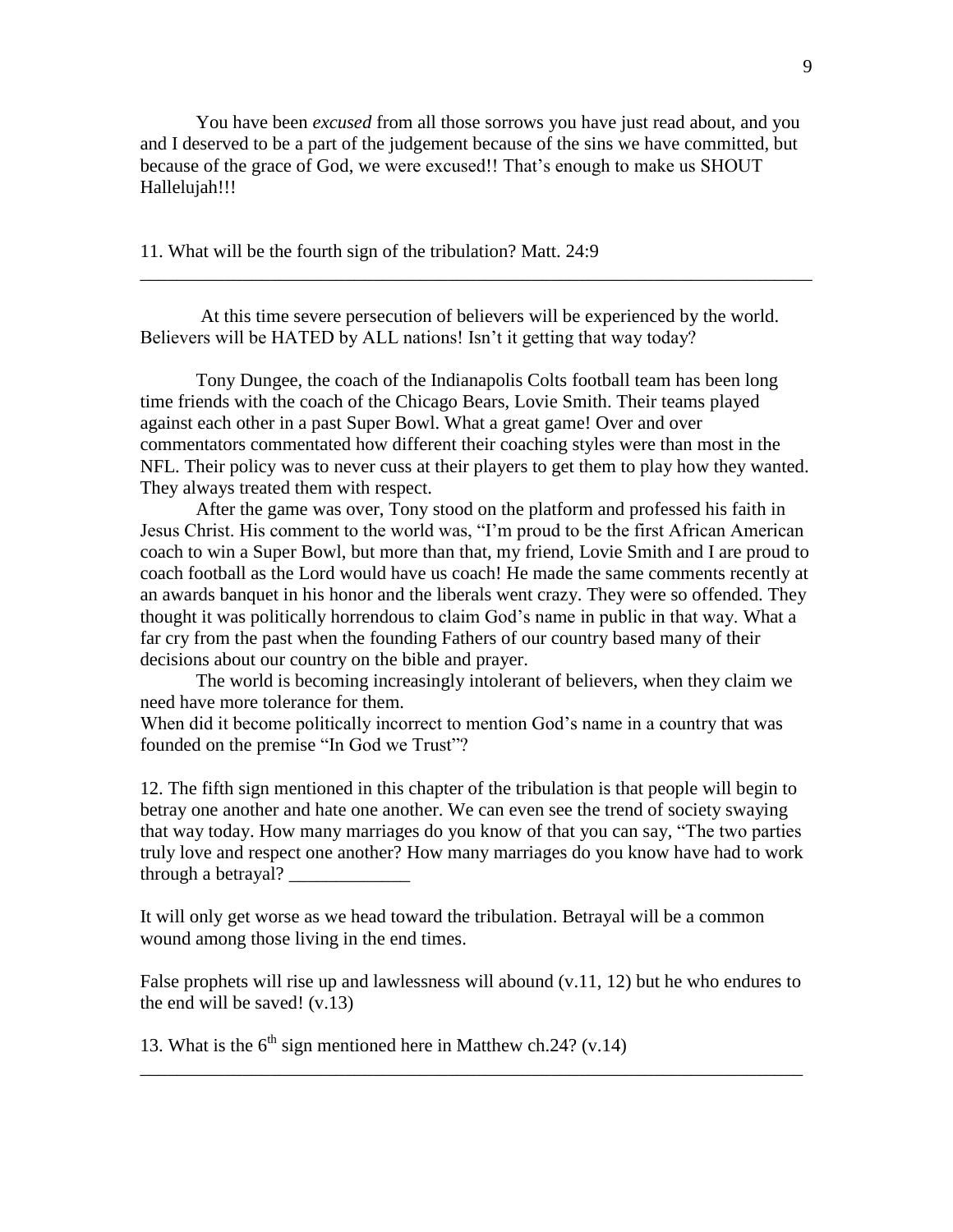They will see the last evangelization of the world, then the opportunity for salvation will be over and the end is near, all those who made it through the tribulation and stood for Christ, whether still living or martyred for His name will be saved and will enjoy eternity with Him.

14. Jesus tells the Jews, "When you see the "Abomination of the Desolation" spoken of by Daniel the prophet, standing in the Holy Place – flee to the mountains!" (V.15-16)

"The Abomination of Desolation" is the disruption of Jewish worship. The anti-Christ who had pretended to befriend Israel will change his stripes about mid-way through the Tribulation and towards the end he will position himself in the temple. He will refuse to allow them to sacrifice to Yahweh anymore and command worship to himself. He will be standing in the Holy Place. (v.15) He will be as bold as to stand in the Holy of Holies where God's present dwelt!

a. One of the other names for the Anti-Christ is "the beast". Read Revelation 13:1-10. List some of the descriptive words of the beast.

\_\_\_\_\_\_\_\_\_\_\_\_\_\_\_\_\_\_\_\_\_\_\_\_\_\_\_\_\_\_\_\_\_\_\_\_\_\_\_\_\_\_\_\_\_\_\_\_\_\_\_\_\_\_\_\_\_\_\_\_\_\_\_\_\_\_\_\_\_\_\_\_ \_\_\_\_\_\_\_\_\_\_\_\_\_\_\_\_\_\_\_\_\_\_\_\_\_\_\_\_\_\_\_\_\_\_\_\_\_\_\_\_\_\_\_\_\_\_\_\_\_\_\_\_\_\_\_\_\_\_\_\_\_\_\_\_\_\_\_\_\_\_\_\_ \_\_\_\_\_\_\_\_\_\_\_\_\_\_\_\_\_\_\_\_\_\_\_\_\_\_\_\_\_\_\_\_\_\_\_\_\_\_\_\_\_\_\_\_\_\_\_\_\_\_\_\_\_\_\_\_\_\_\_\_\_\_\_\_\_\_\_\_\_\_\_\_ \_\_\_\_\_\_\_\_\_\_\_\_\_\_\_\_\_\_\_\_\_\_\_\_\_\_\_\_\_\_\_\_\_\_\_\_\_\_\_\_\_\_\_\_\_\_\_\_\_\_\_\_\_\_\_\_\_\_\_\_\_\_\_\_\_\_\_\_\_\_\_\_

The dragon in this chapter of Revelation is the False Prophet. The False Prophet apparently will give the Anti-Christ demonic powers to do miracles.

15. What will these evil signs and wonders be? Matthew 24:24

That's a good reminder that not all miracles done - are miracles done by the power of God. I see magicians doing miraculous things on television today that give me the "heebie-jeebies"… they are evil. Their power doesn't come from our God; they are empowered with power straight from hell. Even in Jesus' day there were many that did sign and wonders from a power that wasn't from God. Remember the magicians and sorcerers that Moses battled in front of Pharaoh? (Ex.7:10-11) They were able to turn their staffs into serpents, just as Moses did, except their power to do so was demonic.

\_\_\_\_\_\_\_\_\_\_\_\_\_\_\_\_\_\_\_\_\_\_\_\_\_\_\_\_\_\_\_\_\_\_\_\_\_\_\_\_\_\_\_\_\_\_\_\_\_\_\_\_\_\_\_\_\_\_\_\_\_\_\_\_\_\_\_\_\_

When all these have taken place, at the end of one seven – or  $7$  years, the time will come for Christ's Second Coming!

**The Second Coming of Christ – Matthew 24:27-31 The parable of the fig tree – Matthew 24:32-35 The illustration of the days of Noah – Matthew 24:36-44 Illustration of the two servants – Matthew 24:45-51**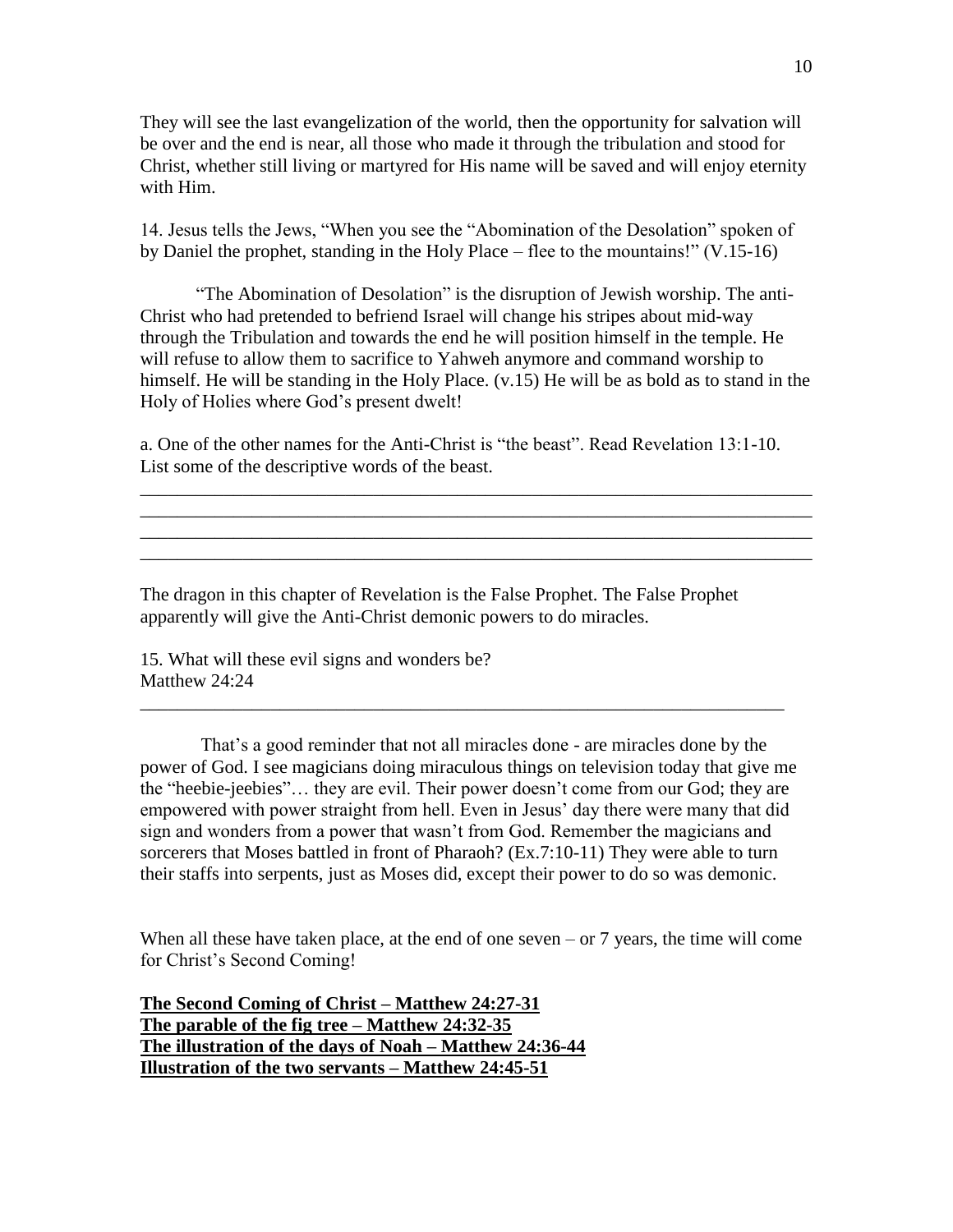Read Matthew 24:27-51

16. At the second coming of Christ, what signs will be seen in the heavens that have never been seen before? Matt. 24:27-29

\_\_\_\_\_\_\_\_\_\_\_\_\_\_\_\_\_\_\_\_\_\_\_\_\_\_\_\_\_\_\_\_\_\_\_\_\_\_\_\_\_\_\_\_\_\_\_\_\_\_\_\_\_\_\_\_\_\_\_\_\_\_\_\_\_\_\_\_\_\_\_\_ \_\_\_\_\_\_\_\_\_\_\_\_\_\_\_\_\_\_\_\_\_\_\_\_\_\_\_\_\_\_\_\_\_\_\_\_\_\_\_\_\_\_\_\_\_\_\_\_\_\_\_\_\_\_\_\_\_\_\_\_\_\_\_\_\_\_\_\_\_\_\_\_ \_\_\_\_\_\_\_\_\_\_\_\_\_\_\_\_\_\_\_\_\_\_\_\_\_\_\_\_\_\_\_\_\_\_\_\_\_\_\_\_\_\_\_\_\_\_\_\_\_\_\_\_\_\_\_\_\_\_\_\_\_\_\_\_\_\_\_\_\_\_\_\_

\_\_\_\_\_\_\_\_\_\_\_\_\_\_\_\_\_\_\_\_\_\_\_\_\_\_\_\_\_\_\_\_\_\_\_\_\_\_\_\_\_\_\_\_\_\_\_\_\_\_\_\_\_\_\_\_\_\_\_\_\_\_\_\_\_\_\_\_\_\_\_\_ \_\_\_\_\_\_\_\_\_\_\_\_\_\_\_\_\_\_\_\_\_\_\_\_\_\_\_\_\_\_\_\_\_\_\_\_\_\_\_\_\_\_\_\_\_\_\_\_\_\_\_\_\_\_\_\_\_\_\_\_\_\_\_\_\_\_\_\_\_\_\_\_

17. Why do you think all the tribes of the earth will mourn? V.30

18. I'm sure the Lord God of heaven is excited to gather His own to himself at this time. He has waited for this moment – to gather His children – His loved ones. Who will be sent to get the elect that have endured the tribulation? (V.31, 44)

\_\_\_\_\_\_\_\_\_\_\_\_\_\_\_\_\_\_\_\_\_\_\_\_\_\_\_\_\_\_\_\_\_\_\_\_\_\_\_\_\_\_\_\_\_\_\_\_\_\_\_\_\_\_\_\_\_\_\_\_\_\_\_\_\_\_\_\_\_\_\_\_

19. Even though we know there is a time-line for the tribulation, scripture declares that no one knows the hour He is coming. That means that even the Son, Jesus Christ Himself doesn't know when the Father will send Him! (V.42-44) Father God is the only one that knows and He will send the Son at the right moment!

a. Have you ever heard of someone on the radio or on television predicting the time when Christ will return?

There have been many over the years that claim to have heard from God and know when he will return, if Jesus Himself doesn't know… I doubt very seriously that God told anyone else!

20. What are we to be about while we are watching for all these things to happen in the future? Matt. 24:45-46

\_\_\_\_\_\_\_\_\_\_\_\_\_\_\_\_\_\_\_\_\_\_\_\_\_\_\_\_\_\_\_\_\_\_\_\_\_\_\_\_\_\_\_\_\_\_\_\_\_\_\_\_\_\_\_\_\_\_\_\_\_\_\_\_\_\_\_\_\_\_\_\_ \_\_\_\_\_\_\_\_\_\_\_\_\_\_\_\_\_\_\_\_\_\_\_\_\_\_\_\_\_\_\_\_\_\_\_\_\_\_\_\_\_\_\_\_\_\_\_\_\_\_\_\_\_\_\_\_\_\_\_\_\_\_\_\_\_\_\_\_\_\_\_\_

a. The evil servant says in his heart, "The Master will not come back for a long time".  $(v.48)$  Have you been guilty of living out your days this way?

Sometimes we tend to think, "Every generation expected to see Jesus return – He will not come for a long time – or maybe ever."

Has the Lord been asking you to deal with something in your life and you procrastinate, believing you have all the time in the world?

Maybe, in thinking that way you are missing great opportunities that the Lord would have loved to have given you!

Is there a person God wants you to apologize to? Someone who needs to hear the words, "I love and appreciate you".

Is God been asking you to deal with a bad habit?

## **"Habits are first cobwebs and then cables"! – Author unknown**